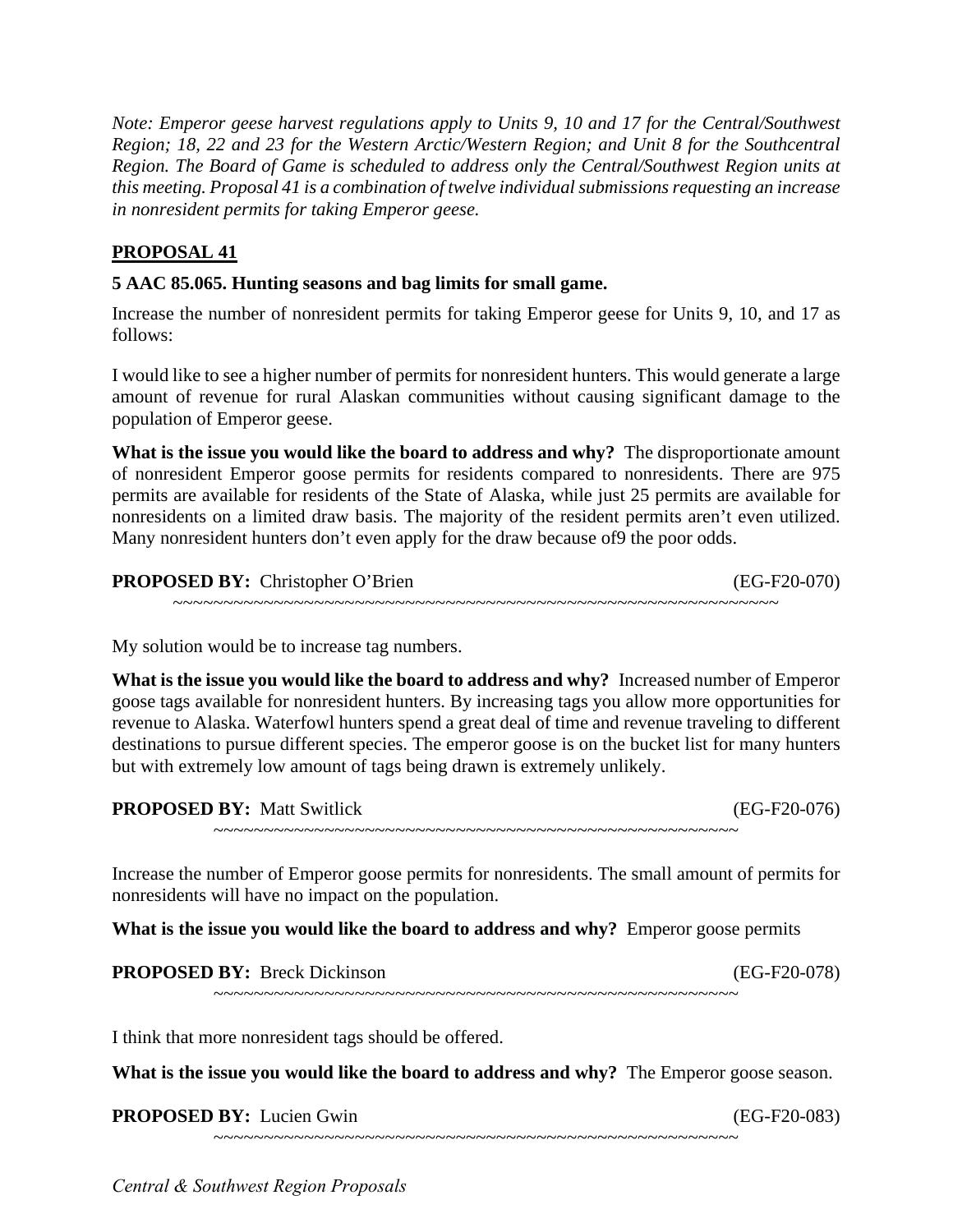Increase availability to hunt Emperor geese for nonresidents.

What is the issue you would like the board to address and why? Increase hunting permits.

| <b>PROPOSED BY:</b> Kevin Ryan |
|--------------------------------|
|                                |

(EG-F20-088)

~~~~~~~~~~~~~~~~~~~~~~~~~~~~~~~~~~~~~~~~~~~~~~~~~~~~

More tags for nonresidents due to increase demand and populations of the Emperor geese available for harvest. There is no evidence to prove overharvest in hunting or subsistence at this point in time.

 **What is the issue you would like the board to address and why?** More nonresident tags for Emperor geese.

| <b>PROPOSED BY: Mark Goldsworthy</b> | $(EG-F20-091)$ |  |
|--------------------------------------|----------------|--|
|                                      |                |  |

 I don't know the data or have a solution based on science but from I've seen it looks like it could open up at least a little but for nonresidents.

What is the issue you would like the board to address and why? My name is Lee Thomas Kjos, longtime outdoor photographer, fisherman and hunter. My passion has always been waterfowl conservation and hunting. I've made many trips to Alaska in my lifetime and on a number of those been fortunate enough to see and photograph Emperor geese. Guide friends and outfitters have offered to me many times that if there ever was a chance for me to hunt Emperors to come up. I'm sixty years old now and would sure love the opportunity. I did apply for the Adak Island area this year unsuccessfully. I was really looking forward to it. Thank you.

**PROPOSED BY:** Lee Thomas Kjos (EG-F20-102)

Due to Emperor goose harvest numbers annually falling short of the maximum allotted harvest, and goose numbers holding strong or increasing since the opening of Alaska's Emperor goose season, I suggest increasing the number of Emperor goose permits available to nonresidents. This could result in millions of dollars coming into Alaska's economy and create more hunting opportunities for these highly sought-after waterfowl.

~~~~~~~~~~~~~~~~~~~~~~~~~~~~~~~~~~~~~~~~~~~~~~~~~~~~

**What is the issue you would like the board to address and why?** Nonresident Emperor goose permit allocation.

**PROPOSED BY:** Scott Haugen (EG-F20-136) ~~~~~~~~~~~~~~~~~~~~~~~~~~~~~~~~~~~~~~~~~~~~~~~~~~~~

*Note: The Board of Game does not have authority to change permit fees.* 

 I would propose an allocated number of nonresident tags for purchase, at a reasonable dollar figure so as not to deter a potential hunter. After all, the travel to Alaska for most can be costly, especially within the islands.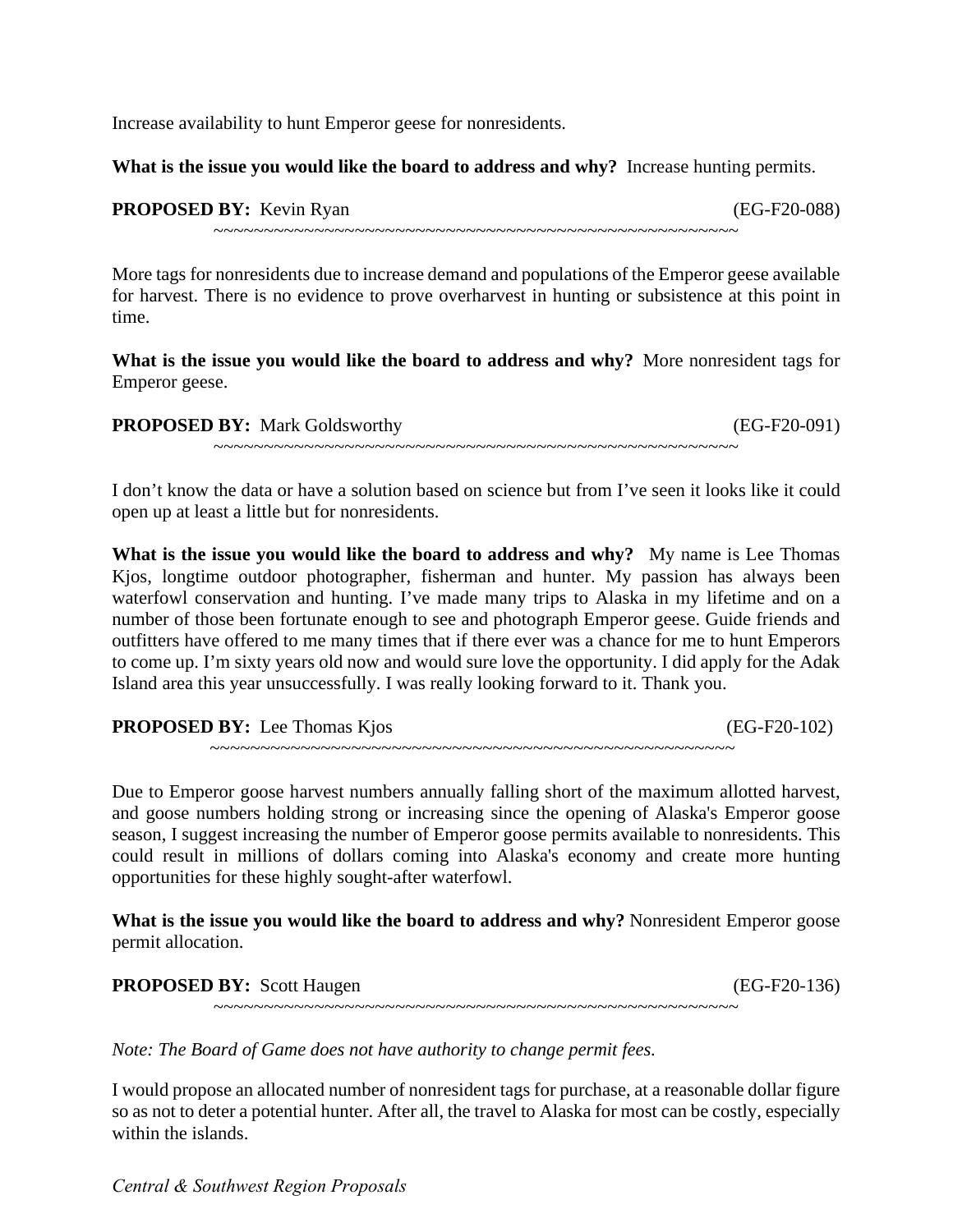What is the issue you would like the board to address and why? Increase the amount of nonresident Emperor goose permits. Based on the available data, it appears there is not a huge demand from Alaska residents for harvesting Emperor geese, at least not enough to constitute the would clamber at the chance to harvest just one of these birds in their lifetime, as I am one of them. previously available resident tags. There is a niche group of waterfowl collectors worldwide that I have witnessed residents harvest these birds, and there is little to no satisfaction evident other then a seemingly additional check mark on a list.

**PROPOSED BY:** Jason Pinter (EG-F20-143)

I would recommend allocating more nonresident tags. Allowing more nonresident tags would give hunters more of a chance in drawing a tag. I also feel that it would help improve the drawing of tags from multiple people in the same hunting party. On multiple occasions my father, myself, and other family members and friends have not been drawn and one person in our group would be drawn. This causes trip cancellations etc. because the majority of tag seekers do not get drawn. If there were more tags available the odds of having more people in a group get drawn would increase.

~~~~~~~~~~~~~~~~~~~~~~~~~~~~~~~~~~~~~~~~~~~~~~~~~~~~

What is the issue you would like the board to address and why? I would like to address the experiences have been of those that I will forever remember. We have applied multiple times to hunt Emperor geese and have found it too difficult to obtain a tag. I feel that only allowing 25 the State of Alaska as a whole, but also help the local economies and businesses such as guide current Emperor goose regulations for nonresident hunters. I have had the great opportunity to hunt waterfowl in the State of Alaska multiple times. My father and I have had opportunities to hunt in Adak, Seldovia, Kodiak, Cold Bay, and St. Paul Island. These travels and hunting nonresident tags for this species is too limited. The population of geese is a great level currently. I feel that with the limited interest in harvesting Emperor geese shown by residents of Alaska, there should be an increase in tags allocated to nonresidents. This would not only bring more revenue to services.

**PROPOSED BY:** Delbert. Gatlin IV (EG-F20-149) ~~~~~~~~~~~~~~~~~~~~~~~~~~~~~~~~~~~~~~~~~~~~~~~~~~~~

Allow a larger percentage of the tags to be available for nonresident hunters.

 allow 25 permits to nonresidents when there are 1,000 available and the balance are given to residents of Alaska and then the last three years they never use more than 130 of them so it would **What is the issue you would like the board to address and why?** As a nonresident waterfowl hunter it would be nice to have the opportunity to hunt an Emperor goose and as of now you only be nice if the nonresidents could have a chance at one of these special trophies once in their lifetime

**PROPOSED BY:** Steven Sadowski (EG-F20-163)

~~~~~~~~~~~~~~~~~~~~~~~~~~~~~~~~~~~~~~~~~~~~~~~~~~~~

Please allocate a larger percentage of the quota for emperor goose tags to mon resident hunters.